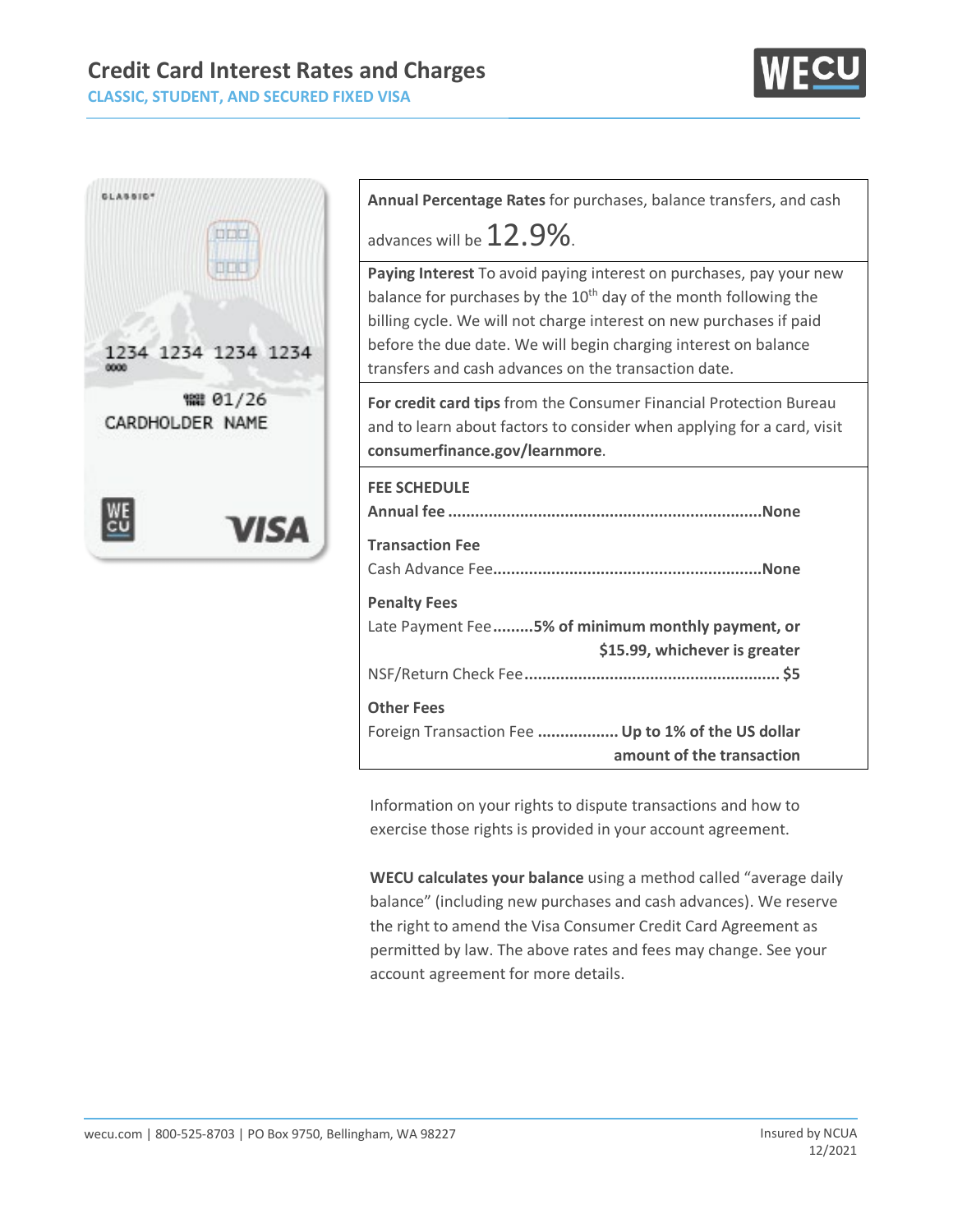### **Credit Card Interest Rates and Charges PLATINUM VISA**





| Annual Percentage Rates will be $9.5\%$ for purchases and balance                                                                                                                                                                                                                                                                           |
|---------------------------------------------------------------------------------------------------------------------------------------------------------------------------------------------------------------------------------------------------------------------------------------------------------------------------------------------|
| transfers, and $12.9\%$ for cash advances.                                                                                                                                                                                                                                                                                                  |
| Paying Interest To avoid paying interest on purchases, pay your new<br>balance for purchases by the $10th$ day of the month following the<br>billing cycle. We will not charge interest on new purchases if paid<br>before the due date. We will begin charging interest on balance<br>transfers and cash advances on the transaction date. |
| For credit card tips from the Consumer Financial Protection Bureau<br>and to learn about factors to consider when applying for a card, visit<br>consumerfinance.gov/learnmore.                                                                                                                                                              |
| <b>FEE SCHEDULE</b>                                                                                                                                                                                                                                                                                                                         |
| <b>Transaction Fee</b>                                                                                                                                                                                                                                                                                                                      |
| <b>Penalty Fees</b><br>Late Payment Fee  5% of minimum monthly payment, or<br>\$15.99, whichever is greater                                                                                                                                                                                                                                 |
|                                                                                                                                                                                                                                                                                                                                             |
| <b>Other Fees</b><br>Foreign Transaction Fee  Up to 1% of the US dollar                                                                                                                                                                                                                                                                     |
| amount of the transaction                                                                                                                                                                                                                                                                                                                   |

Information on your rights to dispute transactions and how to exercise those rights is provided in your account agreement.

**WECU calculates your balance** using a method called "average daily balance" (including new purchases and cash advances). We reserve the right to amend the Visa Consumer Credit Card Agreement as permitted by law. The above rates and fees may change. See your account agreement for more details.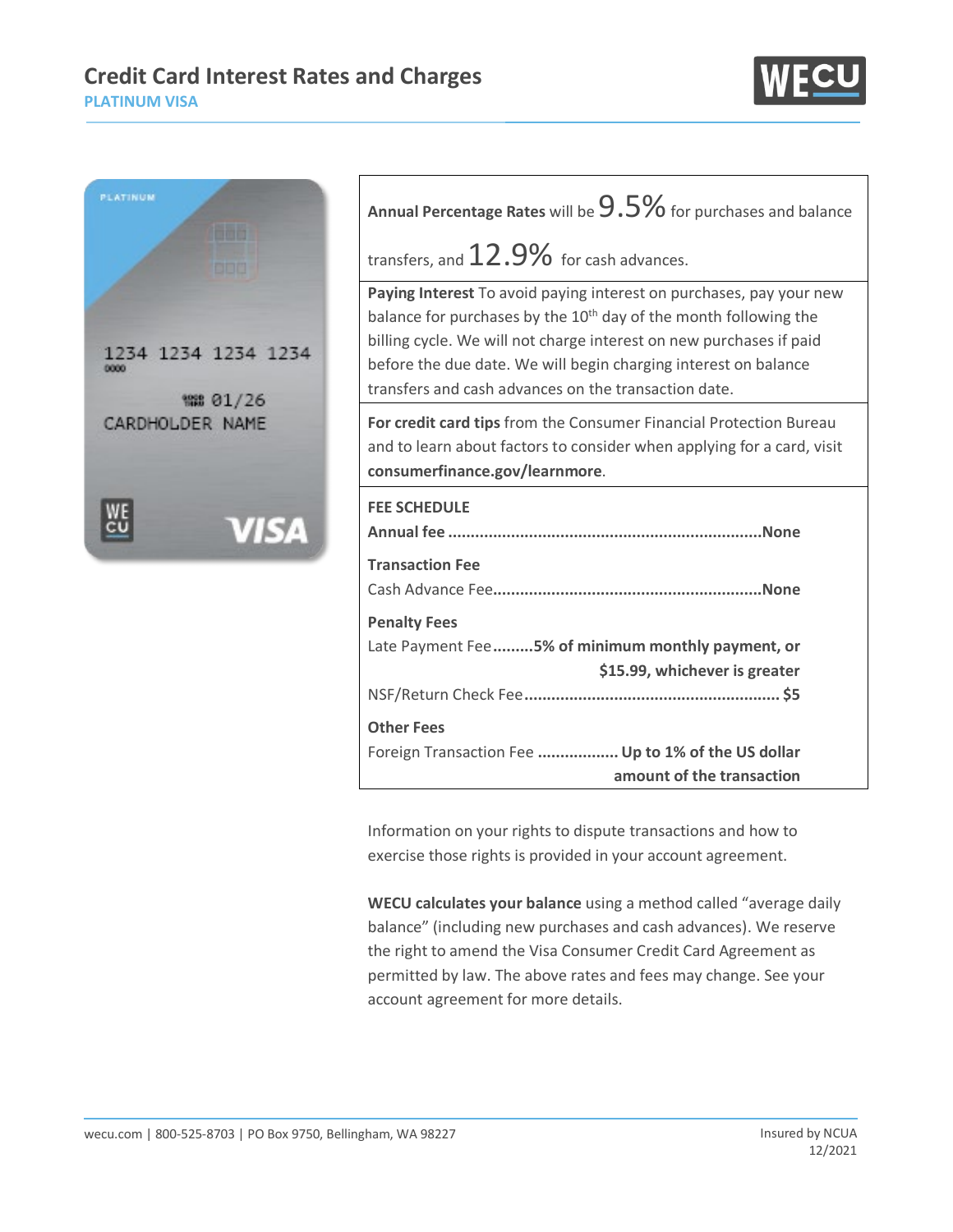# **Credit Card Application**

### **CLASSIC, PLATINUM, STUDENT, AND SECURED FIXED VISA**



| <b>Card Selection</b>                                                                                                                                                                                                                                                                      |                                                                                    |                              |                     |                        |                                                 |               |  |     |  |  |
|--------------------------------------------------------------------------------------------------------------------------------------------------------------------------------------------------------------------------------------------------------------------------------------------|------------------------------------------------------------------------------------|------------------------------|---------------------|------------------------|-------------------------------------------------|---------------|--|-----|--|--|
| Applying for:<br>$\Box$                                                                                                                                                                                                                                                                    | Choice Visa (\$250 minimum)<br>$\Box$<br>Platinum Visa (\$5,000 minimum)<br>$\Box$ |                              |                     |                        | Classic Visa (\$250 minimum)                    |               |  |     |  |  |
| Electronic payment required for Platinum accounts.                                                                                                                                                                                                                                         |                                                                                    |                              |                     |                        |                                                 |               |  |     |  |  |
| <b>Preliminary Info</b>                                                                                                                                                                                                                                                                    |                                                                                    |                              |                     |                        |                                                 |               |  |     |  |  |
| Individual or Joint account?<br>Card limit requested (\$250 minimum)<br>$\Box$<br>Individual<br>$\Box$<br>Joint                                                                                                                                                                            |                                                                                    |                              |                     |                        |                                                 |               |  |     |  |  |
| Please select joint application if you<br>Do you want information on the Payment Protection program?<br>$\Box$<br><b>No</b><br>$\Box$<br>Yes<br>wish to include your spouse or<br>other application on this loan as a<br>co-borrower. Married applicants<br>may apply for separate credit. |                                                                                    |                              |                     |                        |                                                 |               |  |     |  |  |
| <b>Primary Applicant</b>                                                                                                                                                                                                                                                                   |                                                                                    |                              |                     |                        |                                                 |               |  |     |  |  |
| Last Name<br>First                                                                                                                                                                                                                                                                         | Middle Initial                                                                     | Account number               |                     | Social Security number |                                                 |               |  |     |  |  |
| Street address                                                                                                                                                                                                                                                                             | City                                                                               |                              |                     |                        | State<br>Zip                                    |               |  |     |  |  |
| Email                                                                                                                                                                                                                                                                                      |                                                                                    | Home phone                   |                     |                        |                                                 |               |  |     |  |  |
| Cell phone                                                                                                                                                                                                                                                                                 |                                                                                    | Employer                     |                     |                        |                                                 |               |  |     |  |  |
| Occupation*<br><b>Employment Start Date</b>                                                                                                                                                                                                                                                |                                                                                    |                              |                     |                        |                                                 |               |  |     |  |  |
| Gross Monthly Income**                                                                                                                                                                                                                                                                     | Monthly rent/mortgage                                                              |                              | Length at Residence |                        |                                                 | $\Box$<br>Own |  |     |  |  |
| <b>Co-Applicant Information</b>                                                                                                                                                                                                                                                            |                                                                                    |                              |                     |                        |                                                 |               |  |     |  |  |
| Last Name<br>First                                                                                                                                                                                                                                                                         | Middle Initial                                                                     | Account number               |                     |                        | Social Security number                          |               |  |     |  |  |
| Street address                                                                                                                                                                                                                                                                             |                                                                                    |                              | City                | State<br>Zip           |                                                 |               |  |     |  |  |
| Email<br>Birthdate                                                                                                                                                                                                                                                                         |                                                                                    |                              |                     | Home phone             |                                                 |               |  |     |  |  |
| Cell phone<br>Work phone                                                                                                                                                                                                                                                                   |                                                                                    |                              |                     | Employer               |                                                 |               |  |     |  |  |
| Occupation*                                                                                                                                                                                                                                                                                |                                                                                    | <b>Employment Start Date</b> |                     |                        |                                                 |               |  |     |  |  |
| Gross Monthly Income**                                                                                                                                                                                                                                                                     | Monthly rent/mortgage                                                              |                              |                     |                        | Length at Residence<br>$\Box$<br>$\Box$<br>Rent |               |  | Own |  |  |

\* If you are retired, self-employed, unemployed, a homemaker or a student, please complete the employment information as it pertains to you. \*\* Provide information about alimony, child support, or separate maintenance income only if you wish it to be considered as a basis of repaying this obligation. This statement is submitted to obtain credit and I (we) certify that all information herein is true and complete. I (we) also authorize Whatcom Educational Credit Union to verify or obtain further information concerning my (our) credit standing. By using or signing the card, I (we) shall be deemed to have agreed to and accepted the terms and conditions of the Credit Card Agreement. If this application is granted, receipt of such agreement and acceptance of such terms are to be conclusively presumed by the use of the card. I (we) understand that minimum credit and income requirements apply. **I (we) hereby grant the Credit Union a security interest in all of our shares to secure the account.**

Applicant's Signature Date Date Date Applicant's Signature Date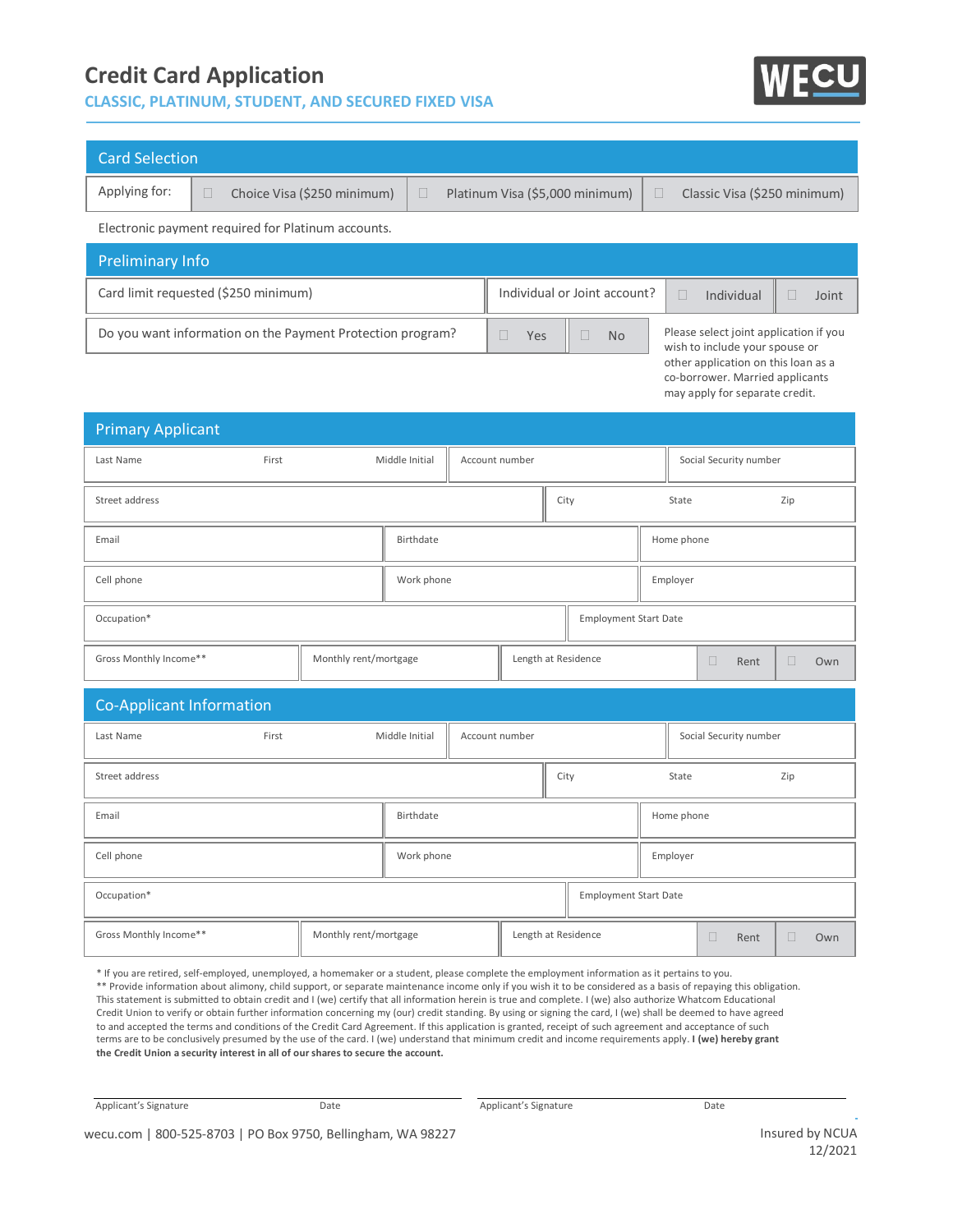

This Agreement covers this Visa Credit Card account, issued by Whatcom Educational Credit Union (WECU). In this Agreement the words "you," "your," "yours," "applicant," and "Borrowers" mean any person who signs the application for this Account, any joint obligor, guarantor, authorized user, or the person whose name is embossed on the Card. The words "we," "us," "our," "Lender," and "the Credit Union" mean WECU. The word "Card" means any one or more credit card(s) issued to you under the Credit Union's Visa Classic, Platinum, Student, and Secured Fixed Card program. If you sign an application for this Account or sign or use any Card or PIN, or allow others to use the Card or PIN, you and they will have accepted this Agreement just as if you and they signed it, and you and they, jointly and severally, will be bound by the following terms and conditions and Interest Rates and Charges disclosures accompanying this Agreement, which will govern this Account.

Keep this document for future use. This notice contains information about your rights and our responsibilities under the Fair Credit Billing Act.

**TO REPORT A LOST OR STOLEN VISA CARD:** During regular business hours call WECU. After hours and weekends call 800-682-6075.

**1. Responsibility**. If we issue you a Card, by signing or using your Card or account number for any transaction, you agree to repay all debts and the **Interest Charge** arising from the use of the Card and the Card account. For example, you are responsible for charges made by yourself, your spouse and minor children. You are also responsible for charges made by anyone else to whom you give the Card, and this responsibility continues until the Card is recovered. You cannot disclaim responsibility by notifying us, but we will close the account for new transactions if you so request and return all Cards. Your obligation to pay the account balance continues even though an agreement, divorce decree or other court judgment to which we are not a party may direct you or one of the other persons responsible to pay the account. Any person using the Card is jointly responsible with you for charges he or she makes, but if that person signs the Card he or she becomes a party to this agreement and is also jointly responsible for all charges on the account, including yours.

**2. Lost Card Notification**. If you believe the Card has been lost or stolen, you will report it immediately. During regular business hours, call the Credit Union at 360-676-1168 or 800-525-8703, press 1. After hours and on weekends call 800-682-6075.

**3. Liability for Unauthorized Use**. You agree to notify us immediately, orally or in writing, of the loss, theft or unauthorized use of your Credit Card. If you notify us of your lost or stolen credit card after discovery, you may not be liable for any losses related to credit transactions. You may not be liable for an unauthorized transaction, as long as you have exercised reasonable care in safeguarding the Card from risk of loss or theft, and upon becoming aware, you promptly report the loss or theft to us, otherwise your liability for unauthorized credit card transactions shall not exceed \$50.00.

**4. Credit Line**. If we approve your application, we will establish a self-replenishing Line of Credit for you and notify you of its amount when we issue the Card. You agree not to let the account balance exceed this approved Credit Line. Each payment you make on the account will restore your Credit Line by the amount of the payment, which is applied to principal. You may request an increase in your Credit Line only by written application to us, which must be approved by our credit committee or loan officer. By giving you written notice our credit committee may reduce your Credit Line from time to time, or with good cause, revoke your Card and terminate this Agreement. Good cause includes your failure to comply with this agreement or our adverse reevaluation of your credit worthiness. You may also terminate this Agreement at any time, but termination by either of us does not affect your obligation to pay the account balance. The Cards remain our property and you must recover and surrender to us all Cards upon our request and upon termination of this Agreement.

**5. Credit Information**. You authorize us to investigate your credit standing when opening, renewing or reviewing your account, and you authorize us to disclose information regarding your account to credit bureaus and other creditors who inquire of us about your credit standing, to the extent authorized in our bylaws.

#### **6. Monthly Payment**.

A. Minimum Monthly payment. We will mail you a statement every month if your account has a balance. You agree that you will pay each month not less than the minimum monthly payment on or before the scheduled monthly due date. The minimum monthly payment will be 3.0% of your outstanding balance ("New Balance") or \$20.00, whichever is greater. If your outstanding balance is \$20.00 or less, you agree to pay the balance in full. You may pay in full for all your purchases and cash advances each month, or you may repay in monthly installments. We can accept late payments or partial payments, or checks, drafts, or money orders marked "payment in full" without prejudice to our rights under this Agreement, which are hereby explicitly reserved. A credit posting from a merchant or reversal of fees do not constitute a minimum payment. The minimum monthly payment may be allocated at the Credit Union's discretion to pay off lower rate balances, such as promotional offers, before higher rate balances, such as cash advances or purchases. Payments in excess of the minimum monthly payment will be allocated first to higher rate balances, as applicable. From time to time, we may allow you to skip your minimum monthly payment due. If you choose to skip this payment, **Interest Charges** will continue to accrue in accordance with this Agreement. Payments received at WECU, PO Box 9750, Bellingham WA 98227 at or before 5:00pm Pacific Time on any business day will be credited to your Account as of that date; payments received by mail at that address after 5:00pm Pacific Time, on a weekend or federal holiday will be posted to your Account as of the next business day. Payment crediting to your Account may be delayed up to five days if your payment is received by mail at any other address or not accompanied by the remittance portion of your Account statement. B. Payment method. You may make your monthly payment by either an electronic or manual payment method. Electronic payment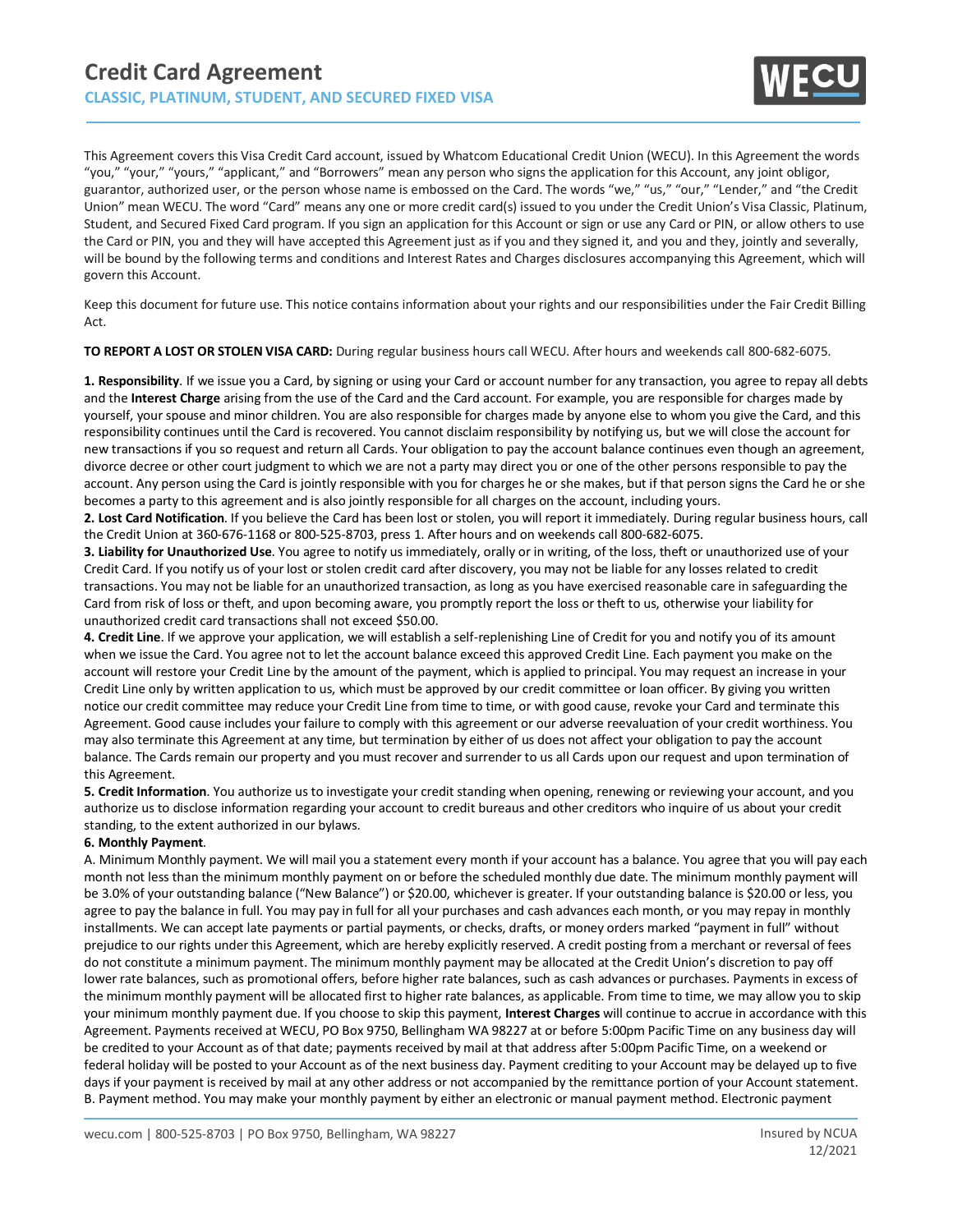methods include payment transfers made through Online Banking, Telephone Banking, periodic preauthorized debits or payroll deduction. Manual payment methods include payments made in person, by mail, or telephone instructions through the Contact Center. **7. Interest Charge**. An **Interest Charge** will be imposed on purchases included in the New Balance that remain unpaid on the 10th day of the month following the billing cycle. This "grace period" allows you to avoid an **Interest Charge** on purchases for a billing cycle. However, if you do not pay the New Balance for purchases within the grace period, your **Interest Charge** will accrue on any purchase transactions from the date of purchase.

**For Platinum Cards** - Your Account has a fixed Periodic Rate and corresponding Annual Percentage Rate (Interest Rate) as follows:

- *Purchases & Balance Transfers - Periodic Rate*. 0.026027% and Annual Percentage Rate (Interest Rate) 9.5%.
- *Cash Advances - Periodic Rate*. 0.035342% and Annual Percentage Rate (Interest Rate) 12.9%.

**For Classic, Student & Secured Cards** - Your Account has a fixed Periodic Rate of .035342% and Annual Percentage Rate (Interest Rate) of 12.9%.

**Interest Charges** are calculated at the daily Periodic Rate (the Annual Percentage Rate divided by 365; for example, an APR of 12.9% would have a daily Periodic Rate of 0.035342%),on the average daily balances of purchases, balance transfers and cash advances in the account. We figure the Periodic **Interest Charge** on your Account by applying the Periodic Rate to the "Average Daily Balance" of the account including current purchases and cash advances for your Account. We take the beginning purchase and cash advance balances of your Account each day, add any new purchases and cash advances and subtract any payments or credits, unpaid **Interest Charges** and unpaid late charges to get the daily balance. We then add up all the daily balances and divide by the number of days in the billing cycle to get the Average Daily Balance. The **Interest Charge** is determined by multiplying the average daily balance by the number of days in the billing cycle and applying the Periodic Rate to the amount. No **Interest Charge** is imposed on purchases to the extent payments and credits for purchases are made on or before the 10th day of the month following the previous billing cycle.

**8. Other Charges**. Your account will be subject to other charges including, without limitation, a NSF check charge \$5.00; a late charge of up to \$25.00 will be assessed if your payment is not received within 10 days of the date due; copies of drafts \$12.00; plastic replacement cost of \$5.00.

**9. ATM Fees**. If you use an ATM to obtain a cash advance and the ATM is not operated by us, you may be charged an ATM surcharge by the ATM operator or an ATM network utilized for such a transaction. The ATM surcharge may be charged to your account if you complete the transaction.

**10. Default**. You will be in default if your payments are not made when due. You will also be in default if your ability to repay us is materially reduced by a change in your employment, an increase in your obligations, bankruptcy or insolvency proceedings involving you, your death or your failure to abide by this Agreement, or if the value of our security interest materially declines. We have the right to demand immediate payment of your full account balance if you default, subject to our giving you any notice required by law. To the extent permitted by law, you will also be required to pay our collection expenses, including court costs and reasonable attorney's fees.

**11. Accessing Your Account**. You may access your Account by using your Card and Personal Identification Number (PIN), balance transfer coupons, or authorizing transactions with your account number over the phone or Internet. Additionally, you may access your available balance via Online or Mobile Banking.

**A. Card use**. To make a purchase or cash advance, you must comply with the Credit Union's procedures for authorizing such transactions. You may present your Card to a participating Visa plan merchant, to us or to another financial institution, and sign the sales or cash advance draft which will be imprinted with your Card. You may complete the transaction by using your PIN in conjunction with the Card in an Automated Teller Machine (ATM) or other type of electronic terminal that provides access to the Visa system. You may authorize a purchase transaction with merchants by providing your Card account number and expiration date for transactions over the telephone or Internet. The monthly statement will identify the merchant, electronic terminal or financial institution at which transactions were made, but sales, cash advance, and credit or other slips cannot be returned with the statement. You will retain the copy of such slips furnished at the time of the transaction in order to verify the monthly statement. The Credit Union may make a reasonable charge for photocopies of sales slips you may request. You may not use the Card for any illegal or unlawful transaction, including Internet gambling transactions, and we may decline to authorize any transaction that we believe poses an undue risk of illegality or unlawfulness.

**B. Balance transfer coupons**. If the Credit Union approves, you may access your account and obtain advances by signing a balance transfer coupon and authorizing the Credit Union to pay off existing obligations of other financial institutions. Your use of a balance transfer coupon will be shown as a credit advance on your monthly statement. The Credit Union may not complete your balance transfer request if the transfer advance would exceed your credit limit or your account has been terminated or suspended.

**C. Online and Mobile Banking Cash Advance**. You must be enrolled in Online Banking in order to access your line of credit via Online or Mobile Banking. Utilizing the transfer function within Online or Mobile Banking to access your line of credit will result in a cash advance and be reflected as such on your monthly statement. WECU may not complete your transfer advance request if the transfer advance would exceed your credit limit or your account has been terminated or suspended.

**12. Returns and Adjustments**. Merchants and others who honor the Card may give credit for returns or adjustments, and they will do so by sending us a credit slip, which we will post to your account. If your credits and payments exceed what you owe us, we will hold and apply this credit balance against future purchases and cash advances, or if it is \$1.00 or more, refund it on your written request in good faith after six months.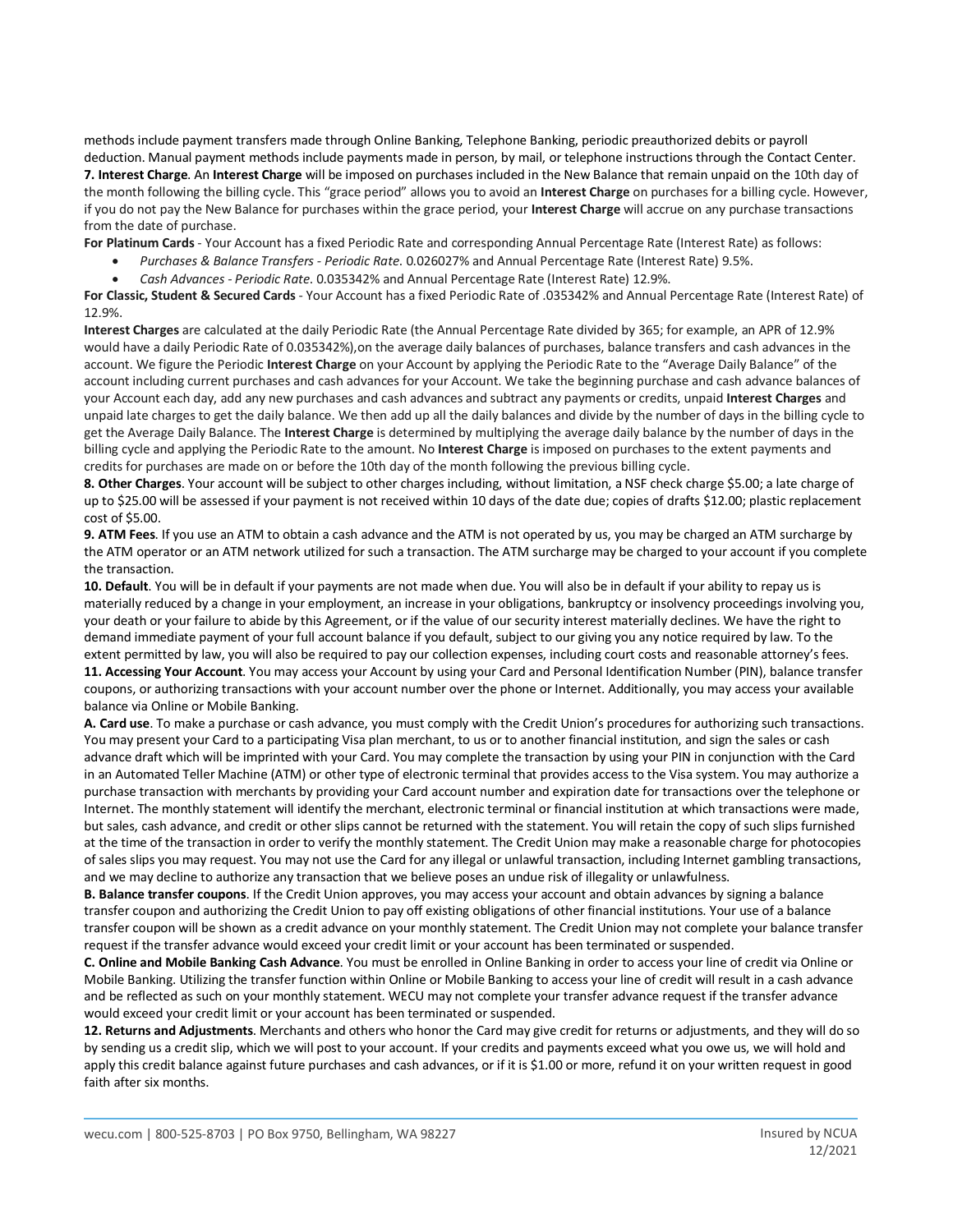**13. Currency Conversion / Foreign Transactions**. Purchases and cash advances transactions made in or with merchants located in foreign countries will be billed to you in US dollars. The currency conversion rate for international transactions as established by Visa International, Inc. is a rate selected by Visa from the range of rates available in wholesale currency markets for the applicable central processing date, which may vary from the rate Visa itself receives, or the government- mandated rate in effect for the applicable central processing date. If there is a currency conversion, you may be charged a foreign transaction fee of 1% of the transaction amount for any card transaction made in or with merchants located in a foreign country**.**

**13. Currency Conversion / Foreign Transactions**. Purchases and cash advances made in foreign countries will be billed to you in U.S. dollars. The currency conversion rate for international transactions as established by Visa International, Inc. is a rate selected by Visa from the range of rates available in wholesale currency markets for the applicable central processing date, which may vary from the rate Visa itself receives, or the government mandated rate in effect for the applicable central processing date.

**14. Plan Merchant Disputes**. We are not responsible for the refusal of any plan merchant or financial institution to honor your Card. We are subject to claims and defenses (other than tort claims) arising out of goods or services you purchase with the Card only if you have made a good faith attempt, but have been unable to obtain satisfaction from the plan merchant, and (a) your purchase was made in response to an advertisement we sent or participated in sending you; or (b) your purchase cost more than \$50.00 and was made from a plan merchant in your state or within 100 miles of your home. Any other disputes you must resolve directly with the plan merchant. **15. Inactivity**. After 12 months of inactivity, as a fraud prevention measure, WECU will place a block on your Credit Card. If you wish to unblock your card please contact WECU.

**16. Security Interest**. You grant the Credit Union a security interest under the Washington Uniform Commercial Code in any goods purchased with your Card. You agree that all collateral you have given the Credit Union to secure other consumer loan obligations (except dwelling secured loans), in the past and in the future, will secure your obligations under this Agreement. In addition, by signing the Card Application, you have given the Credit Union a security interest in all your deposits, present and future, and all accounts (except Individual Retirement Accounts) with the Credit Union and you agree, upon default, the Credit Union may apply all that is secured to pay any amounts due under this Agreement, without further notice to you.

**17. Effect of Agreement**. This Agreement is the contract that applies to all transactions on your account even though the sales, cash advance, credit or other slips you sign or receive may contain different terms. We may amend this agreement from time to time by sending you the advanced written notice required by law. Your use of the Card thereafter will indicate your agreement to the amendments. To the extent law permits, and we indicate in our notice, amendments will apply to your existing account balance as well as to future transactions.

#### **18. Credit Card Billing Rights**.

**What To Do If You Find A Mistake On Your Statement**. If you think there is an error on your statement, write to us at the Credit Union address on your statement.

- **Account information**: Your name and account number.
- **Dollar amount**: The dollar amount of the suspected error.
- **Description of the problem**: If you think there is an error on your bill, describe what you believe is wrong and why you believe it is a mistake.

#### **You must contact us**:

- Within 60 days after the error appeared on your statement.
- At least 3 business days before an automated payment is scheduled, if you want to stop payment on the amount you think is wrong.

You must notify us of any potential errors in writing. You may call us, but if you do, we are not required to investigate any potential errors and you may have to pay the amount in question.

#### **What Will Happen After We Receive Your Letter.**

When we receive your letter, we must do two things:

1. Within 30 days of receiving your letter, we must tell you that we received your letter. We will also tell you if we have already corrected the error.

2. Within 90 days of receiving your letter, we must either correct the error or explain to you why we believe the bill is correct.

While we investigate whether or not there has been an error:

- We cannot try to collect the amount in question or report you as delinquent on that amount.
- The charge in question may remain on your statement, and we may continue to charge you interest on that amount.
- While you do not have to pay the amount in question, you are responsible for the remainder of your balance.
- We can apply any unpaid amount against your credit limit.

After we finish our investigation, one of two things will happen:

- If we made a mistake: You will not have to pay the amount in question or any interest or other fees related to that amount.
- If we do not believe there was a mistake: You will have to pay the amount in question, along with applicable interest and fees. We will send you a statement of the amount you owe and the date payment is due. We may then report you as delinquent if you do not pay the amount we think you owe.